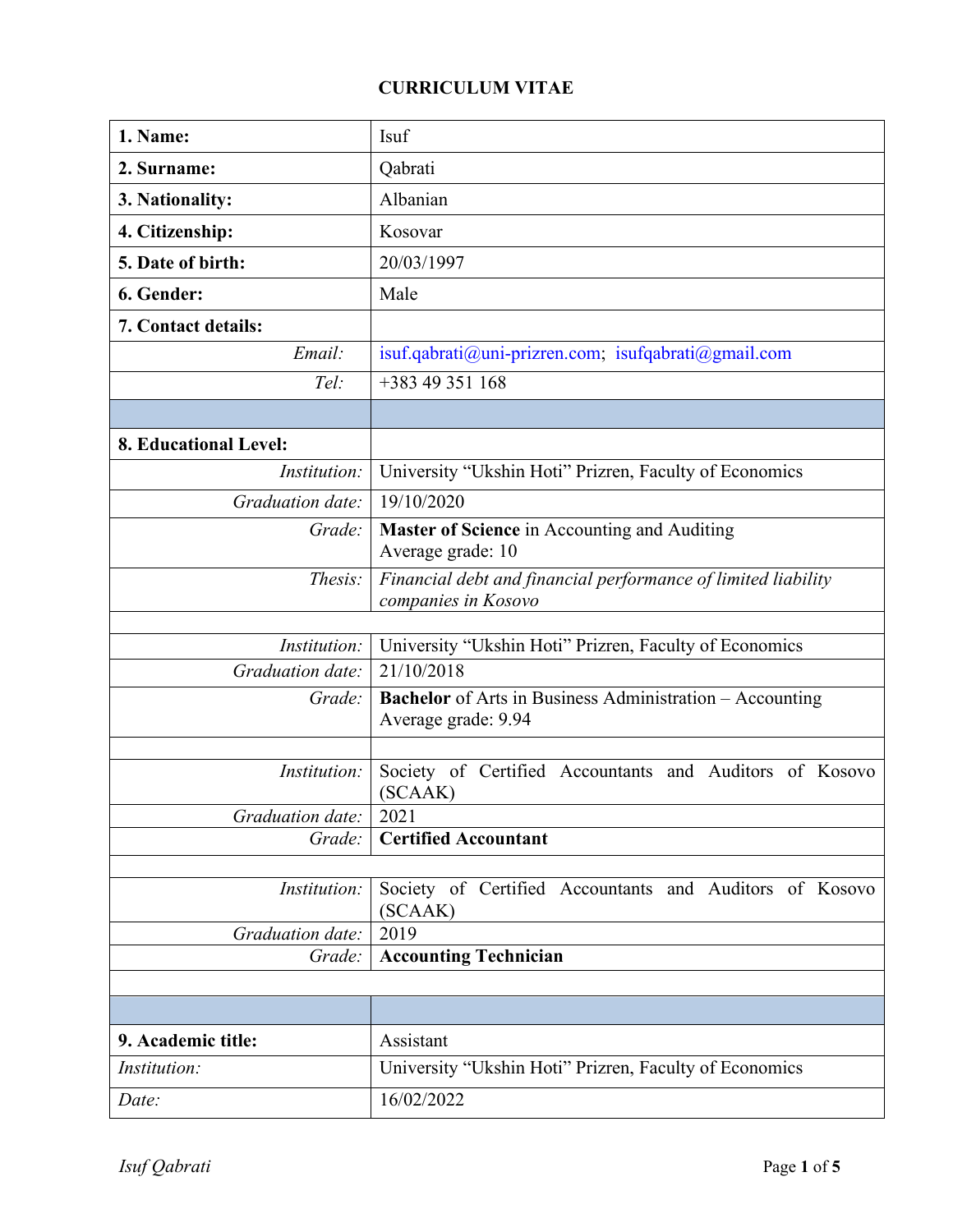## **10. Publications:**

| Scientific journals                                                                                                                                                                        |                                                                                                                                                                                                          |                                                                           |  |  |  |  |  |
|--------------------------------------------------------------------------------------------------------------------------------------------------------------------------------------------|----------------------------------------------------------------------------------------------------------------------------------------------------------------------------------------------------------|---------------------------------------------------------------------------|--|--|--|--|--|
| Name of author/authors / Title of<br>the paper                                                                                                                                             | <b>Journal Title</b>                                                                                                                                                                                     | Year / Volume                                                             |  |  |  |  |  |
| Qabrati, I. The Effect of Foreign<br>Direct Investment on Economic<br>Growth in Kosovo                                                                                                     | European Journal of Economic and<br><b>Financial Research</b>                                                                                                                                            | $2021, 5(1)$ .                                                            |  |  |  |  |  |
| Qabrati, I. Risk Management in<br>Banking Sector: Empirical Data<br>from Commercial Banks in<br>Kosovo.                                                                                    | Prizren Social Science Journal                                                                                                                                                                           | Vol 3, No. 1 (2019): 6-13.<br>ISSN: 2616-387X, DOI:<br>10.32936/PSSJ.V311 |  |  |  |  |  |
| <b>Scientific conferences</b>                                                                                                                                                              |                                                                                                                                                                                                          |                                                                           |  |  |  |  |  |
| Isuf Qabrati. University of Prizren<br>"Ukshin Hoti", Kosovo. Research<br>Title: The Impact of E-Commerce<br>on Online Shopping with Credit<br>and Debit Cards: A Case Study of<br>Kosovo. | Eleventh International Conference on<br>Language & Social Sciences<br>$(ECLSS2021a)$ .                                                                                                                   | February $02 - 03$ , 2021.<br>Gjakova, Kosovo                             |  |  |  |  |  |
| Isuf Qabrati. University of Prizren<br>"Ukshin Hoti", Kosovo. Research<br>Title: The Impact of Pandemic on<br>Macroeconomic Components in<br>Kosovo: 2019-2021.                            | Eleventh International Conference on<br>Language & Social Sciences<br>$(ECLSS2021a)$ .                                                                                                                   | February $02 - 03$ , 2021.<br>Gjakova, Kosovo.                            |  |  |  |  |  |
|                                                                                                                                                                                            |                                                                                                                                                                                                          |                                                                           |  |  |  |  |  |
|                                                                                                                                                                                            |                                                                                                                                                                                                          |                                                                           |  |  |  |  |  |
| 10. Profesional – managerial experience:                                                                                                                                                   |                                                                                                                                                                                                          |                                                                           |  |  |  |  |  |
| Date and year:                                                                                                                                                                             | $01/10/2021 - 15/01/2022$                                                                                                                                                                                |                                                                           |  |  |  |  |  |
| Name of institution:                                                                                                                                                                       | University "Ukshin Hoti" - Prizren                                                                                                                                                                       |                                                                           |  |  |  |  |  |
| Position:                                                                                                                                                                                  | Teaching Assistant of the following courses: Financial Reporting<br>I, Tax Accounting, Accounting Information System, Business<br>Informatics. Faculty of Economics, Program: Business<br>Administration |                                                                           |  |  |  |  |  |
|                                                                                                                                                                                            |                                                                                                                                                                                                          |                                                                           |  |  |  |  |  |
| Date and year:                                                                                                                                                                             | $16/02/2021 - 31/05/2021$                                                                                                                                                                                |                                                                           |  |  |  |  |  |
| Name of institution:                                                                                                                                                                       | University "Ukshin Hoti" - Prizren                                                                                                                                                                       |                                                                           |  |  |  |  |  |
| Position:                                                                                                                                                                                  | Teaching Assistant of the course: Financial Reporting II. Faculty<br>of Economics, Program: Business Administration.                                                                                     |                                                                           |  |  |  |  |  |
|                                                                                                                                                                                            |                                                                                                                                                                                                          |                                                                           |  |  |  |  |  |
| Date and year:                                                                                                                                                                             | $01/10/2020 - 15/01/2021$                                                                                                                                                                                |                                                                           |  |  |  |  |  |
| Name of institution:                                                                                                                                                                       | University "Ukshin Hoti" - Prizren                                                                                                                                                                       |                                                                           |  |  |  |  |  |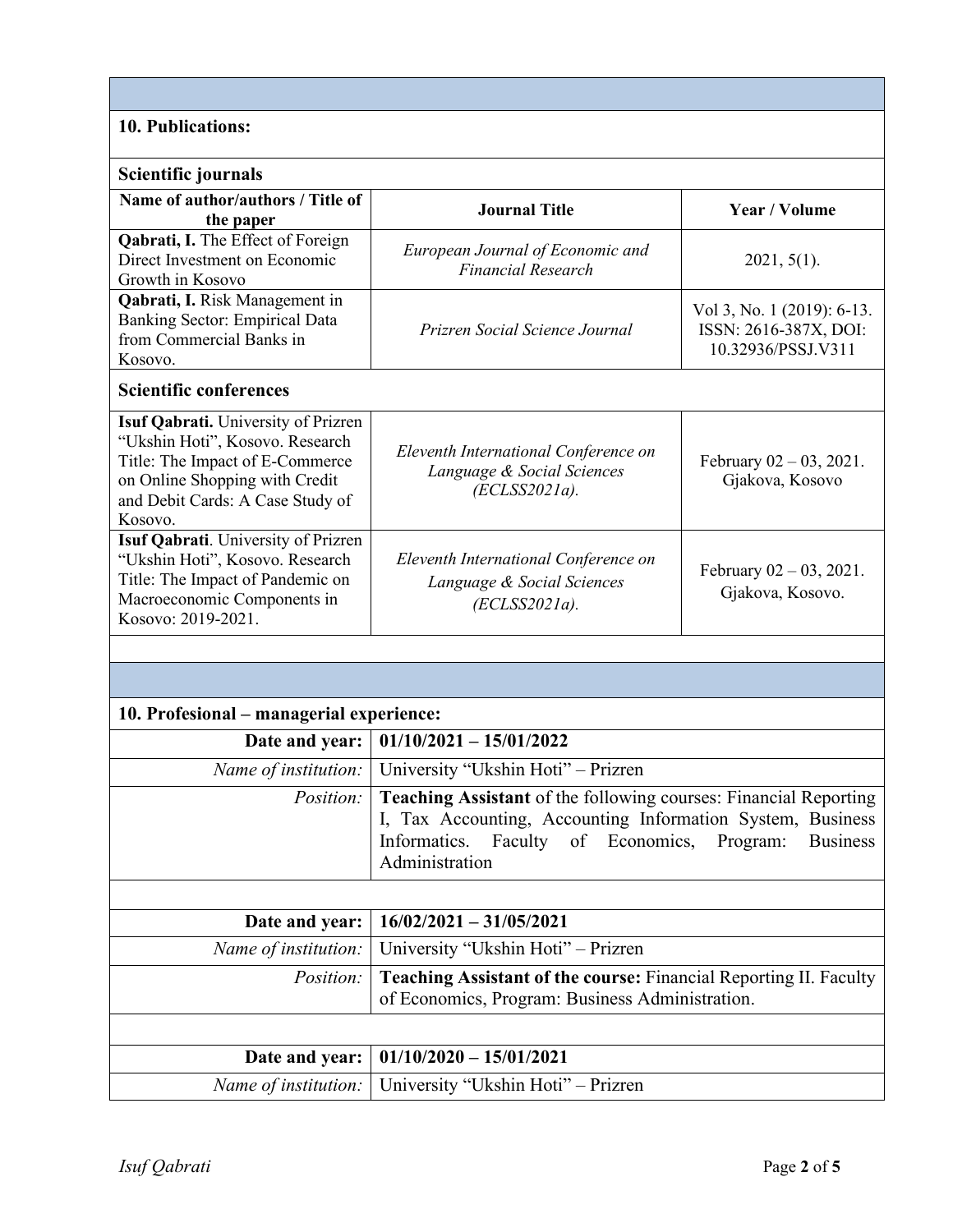| Position:                                              | Teaching Assistant of the course: Tax Accounting. Faculty of<br>Economics, Program: Business Administration.                                                                                     |  |  |  |
|--------------------------------------------------------|--------------------------------------------------------------------------------------------------------------------------------------------------------------------------------------------------|--|--|--|
|                                                        |                                                                                                                                                                                                  |  |  |  |
| Date and year:                                         | 07/2020                                                                                                                                                                                          |  |  |  |
| Name of institution:                                   | "HEKII Consulting" L.L.C, Prizren                                                                                                                                                                |  |  |  |
| Position:                                              | Accountant,<br>Provides accounting and tax services and administrative services                                                                                                                  |  |  |  |
| Date and year:                                         | $2019 - 2020$                                                                                                                                                                                    |  |  |  |
| Name of institution:                                   | Training Center "Target.kurs" L.L.C, Prishtina                                                                                                                                                   |  |  |  |
| Position:                                              | Lecturer - Trainer,<br>Lecturer of Financial Accounting and Financial Reporting, in the<br>preparation of candidates for achieving professional objectives                                       |  |  |  |
|                                                        | 2019                                                                                                                                                                                             |  |  |  |
| Date and year:                                         |                                                                                                                                                                                                  |  |  |  |
| Name of institution:                                   | "N.T.SH. Pena" Prizren                                                                                                                                                                           |  |  |  |
| Position:                                              | <b>Internal Accountant – Administrative Officer</b><br>Carrying out work on accounting commitments, preparing the<br>necessary reports for the declaration of taxes and administrative<br>works. |  |  |  |
|                                                        |                                                                                                                                                                                                  |  |  |  |
| Date and year:                                         | $2018 - 2019$                                                                                                                                                                                    |  |  |  |
| Name of institution:                                   | "N.T.SH. Pharmacy N&L PHARM 1&Specialist Ordinance 1"<br>Prizren                                                                                                                                 |  |  |  |
| Position:                                              | Accountant<br>Records of entries transactions and other accounting works.                                                                                                                        |  |  |  |
|                                                        |                                                                                                                                                                                                  |  |  |  |
| Date and year:                                         | 2018                                                                                                                                                                                             |  |  |  |
| Name of institution:                                   | "ABI" L.L.C, Prizren                                                                                                                                                                             |  |  |  |
| Position:                                              | <b>Assistant Accountant - Intern</b><br>Department of Finance, conducting accounting entries and general<br>administrative works                                                                 |  |  |  |
|                                                        |                                                                                                                                                                                                  |  |  |  |
| 11. Training:                                          |                                                                                                                                                                                                  |  |  |  |
| Date:                                                  | 2021                                                                                                                                                                                             |  |  |  |
| Main subjects / professional<br>skills:                | Second professional level – Certified Accountant                                                                                                                                                 |  |  |  |
| Name of the institution for<br>education and training: | Society of Certified Accountants and Auditors of Kosovo<br>(SCAAK)                                                                                                                               |  |  |  |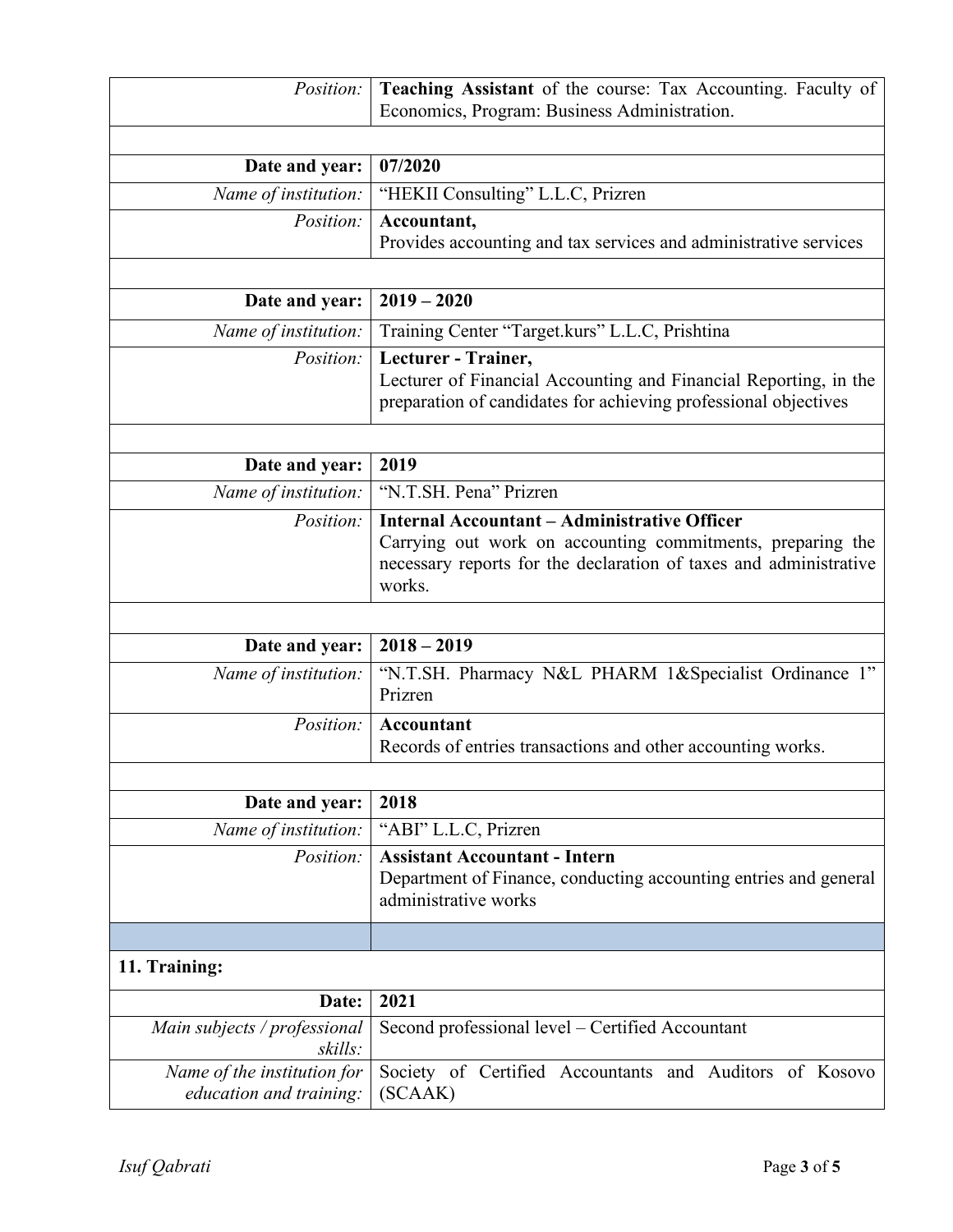| Date:                                                  | 2020                                                                                                                                                  |  |  |  |
|--------------------------------------------------------|-------------------------------------------------------------------------------------------------------------------------------------------------------|--|--|--|
| Main subjects / professional<br>skills:                | Training organized in "FIFO LLC", including modules:<br>Introduction to Financial Accounting and Applied Taxes in the<br>Republic of Kosovo, Online.  |  |  |  |
| Name of the institution for<br>education and training: | FIFO - Prishtina                                                                                                                                      |  |  |  |
|                                                        |                                                                                                                                                       |  |  |  |
| Date:                                                  | 2019                                                                                                                                                  |  |  |  |
| Main subjects / professional<br>skills:                | Certificate of "Accounting Fundamentals", The Board of<br>Directors of the Corporate Finance Institute (CFI), Online.                                 |  |  |  |
| Name of the institution for<br>education and training: | Corporate Finance Institute, with headquarters in New York,<br>London, Vancouver and Hong Kong.                                                       |  |  |  |
| Date:                                                  | 2019                                                                                                                                                  |  |  |  |
| Main subjects / professional<br>skills:                | Certificate of "Reading Financial Statements", The Board of<br>Directors of the Corporate Finance Institute (CFI), Online.                            |  |  |  |
| Name of the institution for<br>education and training: | Corporate Finance Institute, with headquarters in New York,<br>London, Vancouver and Hong Kong.                                                       |  |  |  |
|                                                        |                                                                                                                                                       |  |  |  |
| Date:                                                  | 2019                                                                                                                                                  |  |  |  |
| Main subjects / professional<br>skills:                | First professional level - Accounting Technician                                                                                                      |  |  |  |
| Name of the institution for<br>education and training: | Society of Certified Accountants and Auditors of Kosovo<br>(SCAAK)                                                                                    |  |  |  |
|                                                        |                                                                                                                                                       |  |  |  |
| Date:                                                  | 2018                                                                                                                                                  |  |  |  |
| Main subjects / professional<br>skills:                | Training "Business Management and Finance"                                                                                                            |  |  |  |
| Name of the institution for<br>education and training: | Professional Academy Elita, Prishtina.                                                                                                                |  |  |  |
|                                                        |                                                                                                                                                       |  |  |  |
| Date:                                                  | 2018                                                                                                                                                  |  |  |  |
| Main subjects / professional<br>skills:                | Training "Using the QuickBooks Premier program"                                                                                                       |  |  |  |
| Name of the institution for<br>education and training: | MELITA & Partners - Certiport Authorized Testing Center,<br>Prishtina.                                                                                |  |  |  |
|                                                        |                                                                                                                                                       |  |  |  |
| 12. Additional information:                            |                                                                                                                                                       |  |  |  |
| Technical and organizational<br>skills:                | Time management skills, good communication skills, good<br>analytical skills, teamwork skills, collaborative and dedicated,<br>creative and flexible. |  |  |  |